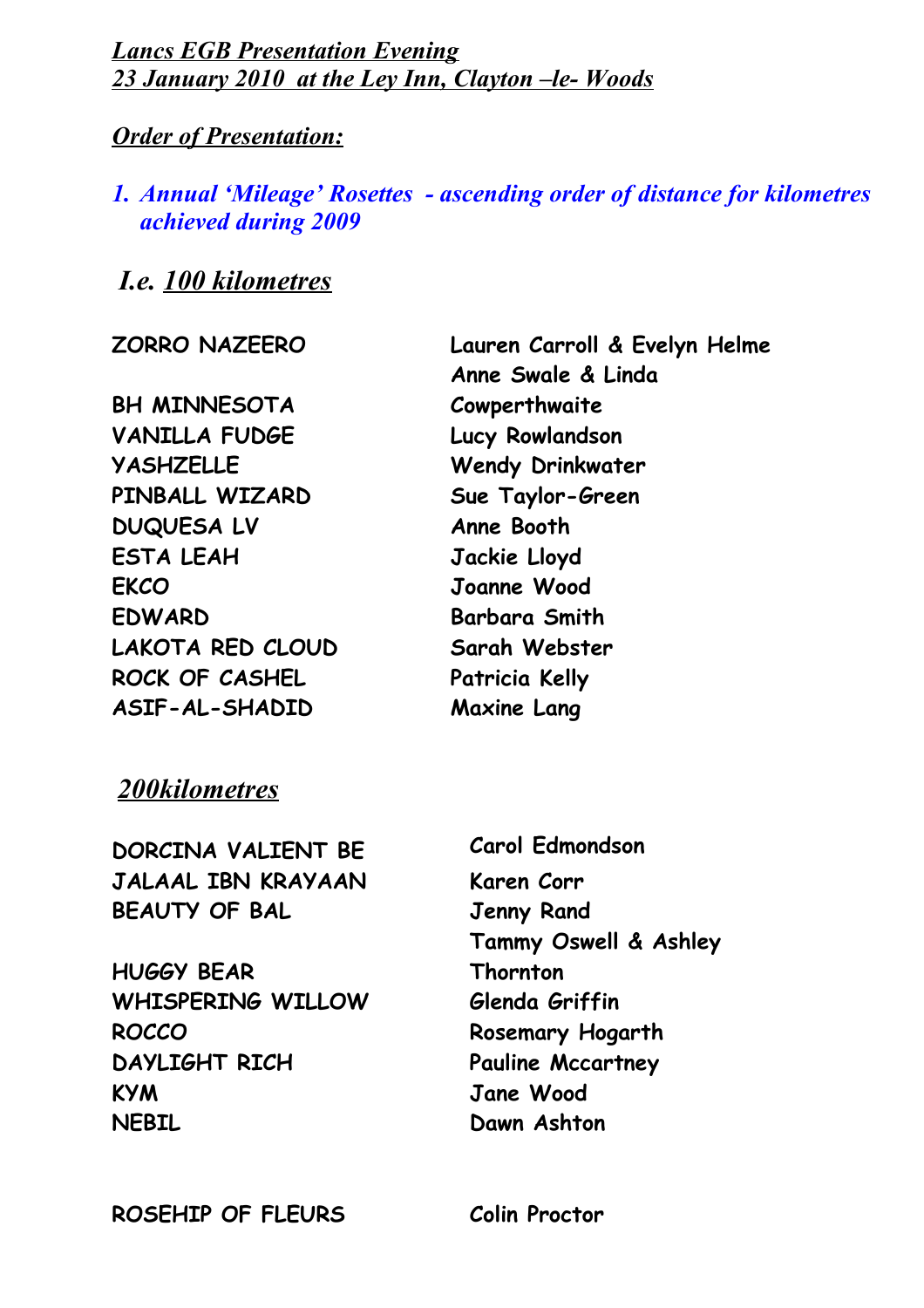## *300kilometres:*

| <b>YEALAND HOOPLA</b>   | April Ngei              |
|-------------------------|-------------------------|
| OAKTHWAITE SAMSARA      | <b>Kate Atkinson</b>    |
| OAKTHWAITE ELSADYR      | <b>Alex Russell</b>     |
| <b>IMPERIAL BASHIR</b>  | <b>Rachael Atkinson</b> |
| <b>MARADAY MYSTARON</b> | Linda Cowperthwaite     |
| <b>SHEDYKTA</b>         | Lynne Jackson           |
| MOORSIDE TIARA          | Janet Bebbington        |
| <b>TOISEACH FEASGAR</b> | <b>Betty Paul</b>       |

 *4oo kilometres:*

**JEWEL Philip Rice RASSAM Anne Booth ELINA OF RUSHBANK Helen Dawson**

 *500kilometres:*

| <b>JENNY RAND</b> | April      |
|-------------------|------------|
| JUDY AINLEY       | H T Orient |

*And Highest Distance this year is 700 kilometers achieved by….*

**MOON MAGICIAN Sue Taylor-Green**

*\*\*\*\*\*\*\*\*\*\**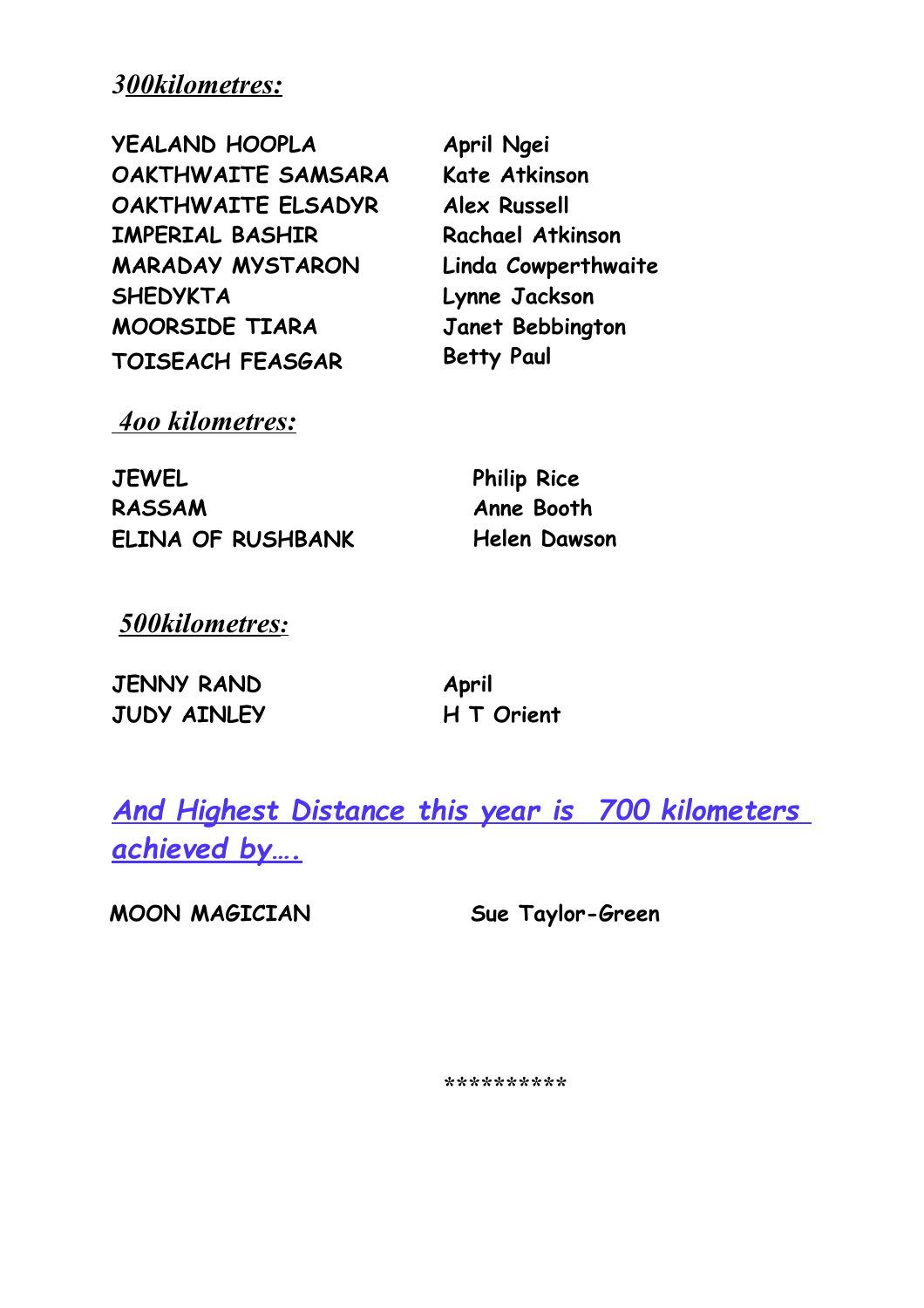# *2. Cumulative Rosettes - lifetime mileages in ascending order of distance – donated by Bradshaws Solicitors*

### *1000 kilometres*

| DORCINA VALIENT BE | <b>Carol Edmondson</b>  |
|--------------------|-------------------------|
| <b>RASSAM</b>      | Anne Booth              |
| HT ORIENT          | Judy Ainley             |
| ROCCO              | <b>Rosemary Hogarth</b> |
| ROSEHIP OF FLEURS  | <b>Colin Proctor</b>    |

## *2000 kilometres*

| <b>JEWEL</b>             | <b>Philip Rice</b>  |
|--------------------------|---------------------|
| <b>ELINA OF RUSHBANK</b> | <b>Helen Dawson</b> |

# *And finally an amazing cumulative distance achieved over many years of hard work ….*

*6000 kilometres*

# *Trophies for Non-Competitive Rides*

*3. Lancashire Rosebud Trophy –* **completed the greatest number of Non-Competitive kilometres awarded to the best Horse or Pony ridden by a Junior Rider**

1<sup>st</sup> April Ngei *st April Ngei Yealand Hoopla 2 nd Ashley Thornton & Tammy Oswell Huggy Bear*

*4. Lancashire Rose Trophy –* **Awarded to the best Horse or Pony ridden by a Senior Rider, which has successfully**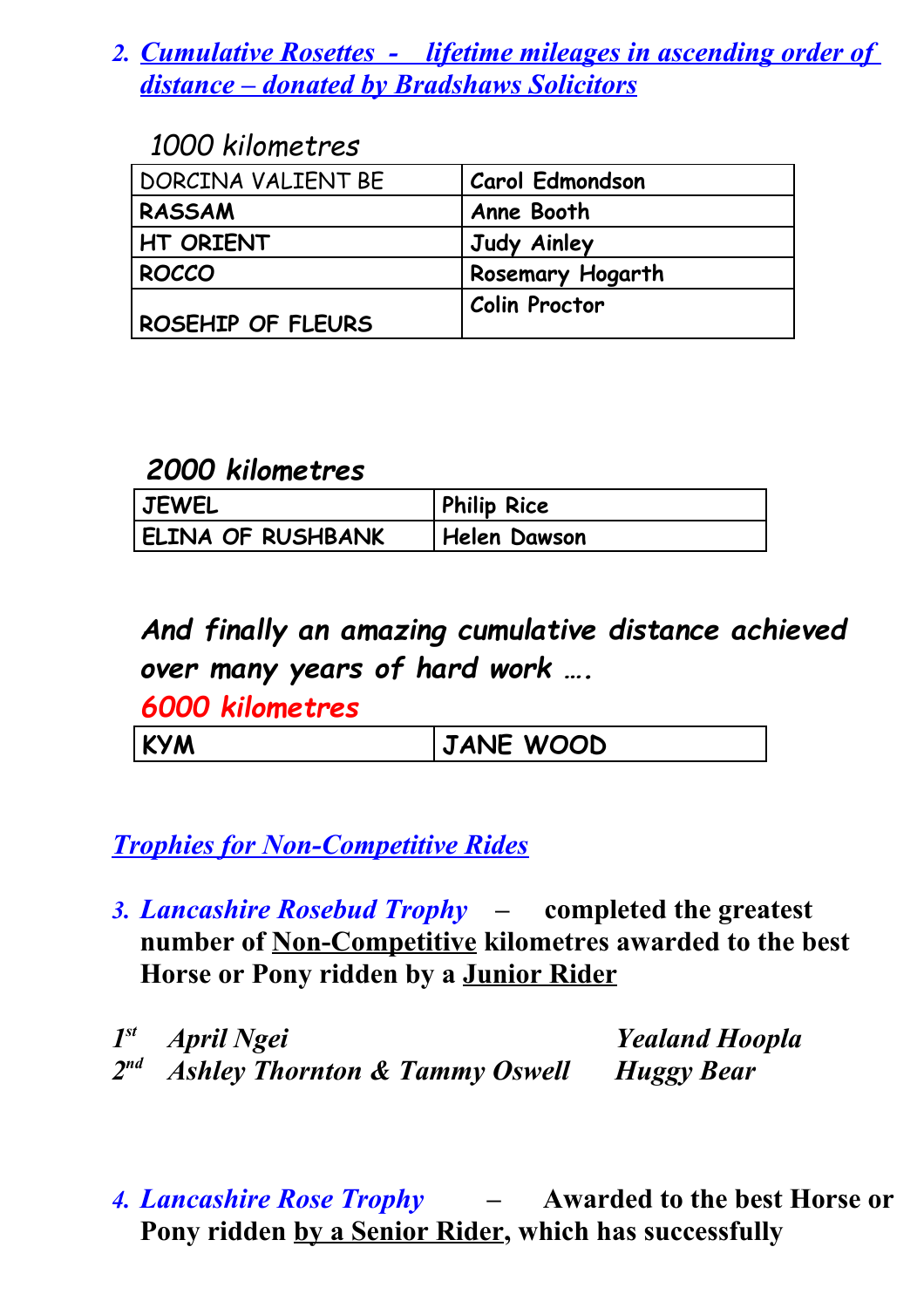## **completed the greatest number of non-competitive kms in EGB Lancs Group Social Rides**

| $I^{st}$        | <b>Judy Ainley</b>                     | <b>HT</b> Orient         |
|-----------------|----------------------------------------|--------------------------|
| $2^{nd}$        | <b>Lynne Jackson</b>                   | <b>Shedykta</b>          |
| $3^{rd}$        | <b>Betty Paul</b>                      | <b>Toiseach Feasgar</b>  |
| 4 <sup>th</sup> | <b>Janet Bebbington</b>                | <b>Moorside Tiara</b>    |
|                 | 5 <sup>th Equal</sup> Rosemary Hogarth | Rocco                    |
|                 | <b>5thequal Colin Proctor</b>          | <b>Rosehip Of Fleurs</b> |
| 7 <sup>th</sup> | <b>Glenda Griffin</b>                  | <b>Whispering Willow</b> |

*5. April Primrose –* **Awarded to the Veteran Rider who is 60 years of age and older who has successfully completed the greatest number of kms in EGB Lancs Group Social Rides**

- *1 Betty Paul*
- *2 nd Rosemary Hogarth*
- *3 Barbara Smith*
- *4 Eileen Dyson*

*6. Pendle Salver –* **to the best Veteran non-competitive Horse or Pony, which is 18 years of age and older which has successfully completed the greatest number of non-competitive kms in EGB Lancs Group Social Rides**

| 1st Ashley Thornton & Tammy Oswell | Hugg         |
|------------------------------------|--------------|
| $2^{nd}$ Dawn Ashton               | <b>Nebil</b> |
| 3 <sup>rd</sup> Jane Wood          | Kym          |

**Huggy Bear**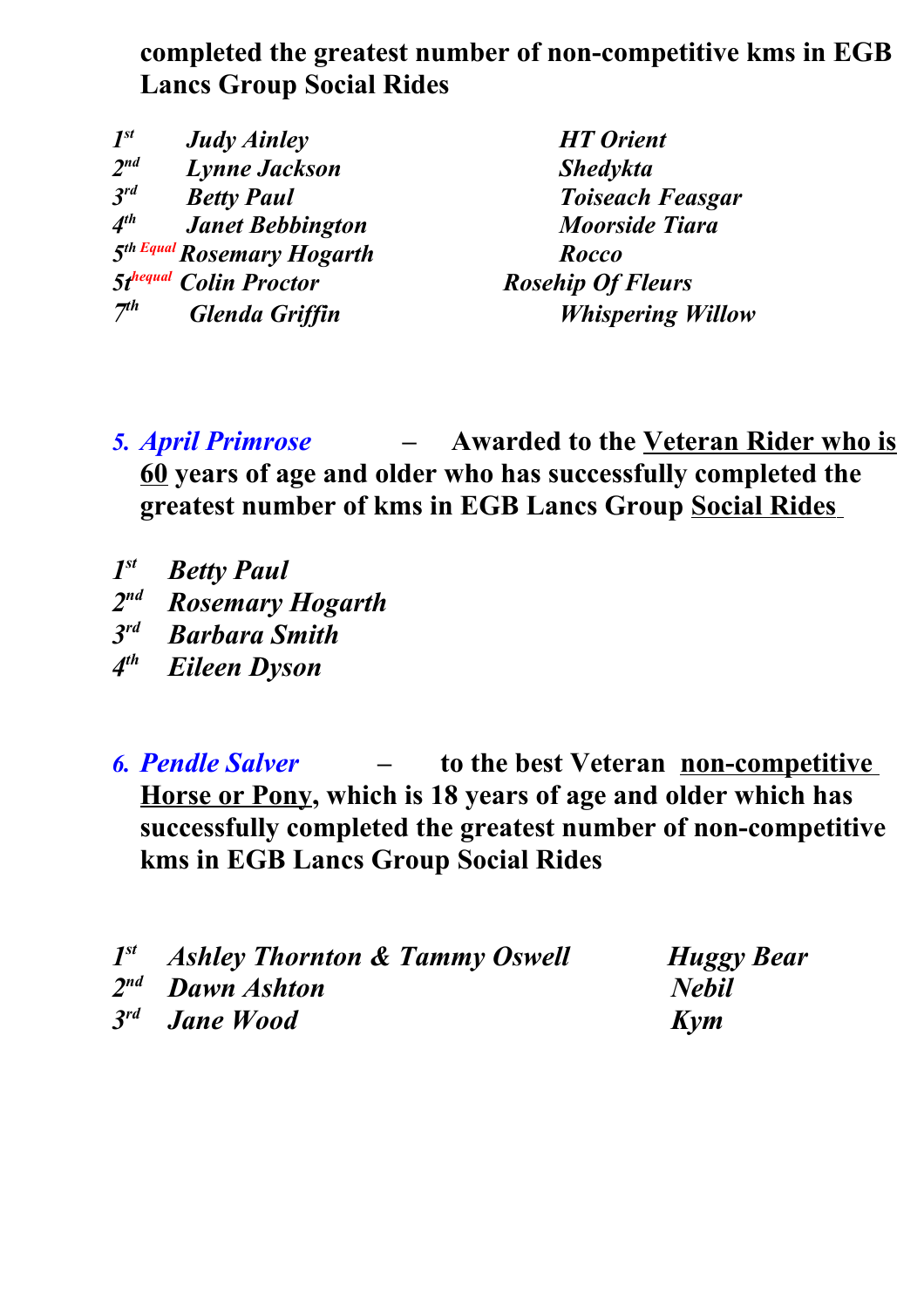*7. Arab Cup –* **Awarded to the best registered Pure, Partbred or Anglo Arab, and which has successfully completed the greatest number of non-competitive kms in EGB Lancs Group Social Rides**

| $I^{st}$ | <b>Judy Ainley</b>            | <b>HT</b> Orient         |
|----------|-------------------------------|--------------------------|
|          | 2 <sup>nd</sup> Lynne Jackson | <b>Shedykta</b>          |
| $3^{rd}$ | <b>Janet Bebbington</b>       | <b>Moorside Tara</b>     |
| $4^{th}$ | <b>Rosemary Hogarth</b>       | Rocco                    |
| $5^{th}$ | <b>Pauline Mccartney</b>      | <b>Daylight Rich</b>     |
| $6^{th}$ | <b>Helen Dawson</b>           | <b>Elina Of Rushbank</b> |

*8. Tarka Trophy –* **For the best piebald or skewbald Horse or Pony, which has successfully completed the greatest number of kms in all classes of EGB Lancs approved competitive and non-competitive rides.**

| $I^{st}$ | Glenda Griffin   | <b>Whispering Willow</b> |
|----------|------------------|--------------------------|
| $2^{nd}$ | <b>Jane Wood</b> | Kym                      |

*9. Winston Memorial –* **Awarded to the rider, new to Long Distance Riding in their first registered season, who has successfully completed the greatest number of kms in all classes of EGB Lancs approved competitive and non-competitive rides.** 

*1 Dawn Ashton Nebil* 

*10. Britannia Double –* **Awarded to the best pair of noncompetitive Horses or Ponies, gaining the highest combination of kilometres in the current season in EGB Lancs Group Social Rides.** 

- *1 Daylight Rich and H T Orient*
- $2<sup>nd</sup>$ *Shedykta and Nebil*
- *3 Kym and Toiseach Feasgar*
- *4 th Moorside Tiara and April*
- *5 th Yealand Hoopla and Whispering Willow*
- *6 th Rocco and Elina of Rushbank*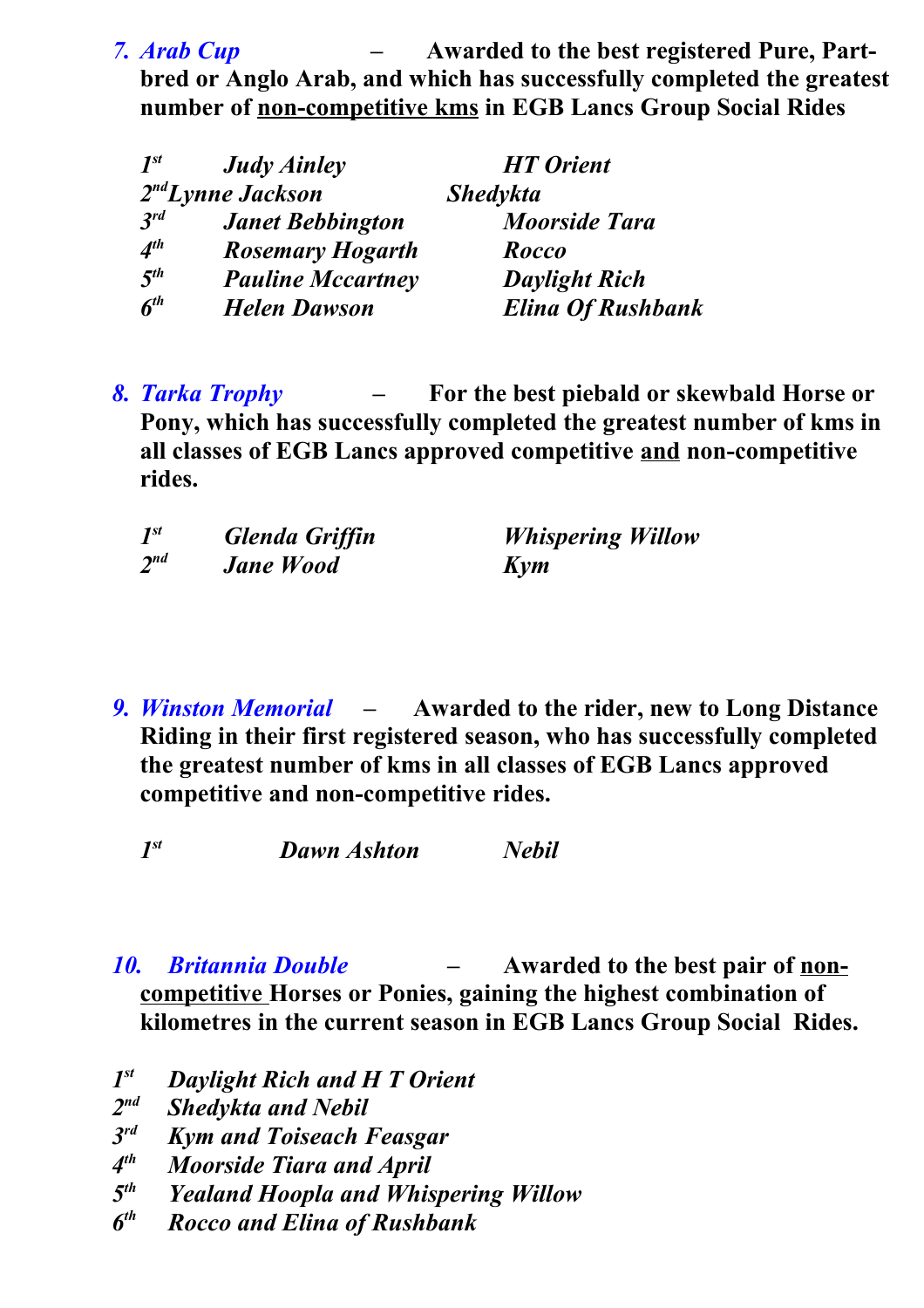*11. Chanel Pairs –* **Awarded to the best pair of competitive Horses or Ponies, gaining the highest number of points in any division of EGB competitive rides. One Horse/Pony to have only completed rides of 45km and under combined with a higher mileage horse/pony, where only rides of greater than 45 km will be included**

*1 st April and Jewel 2 ndBeauty Of Bal and Vanash 3 rd Oakthwaite Samara and B H Minnesota 4 th Dorcina Valiant Be and Rassam*

*Competitive Trophies…………*

*12. Collee Memorial –* **Awarded to the best Veteran Horse or Pony who is 18 years of age and older (1st January), which has successfully completed the greatest number kms, in all classes of EGB competitive rides.** 

 *1st Philip Rice on Jewel*

- *13. Helme Trophy* **Awarded to the best competitive Horse or Pony gaining the highest number of points when ridden by a Junior Rider aged 8 to 17 years old), in graded rides only**
	- *1 st Oakthwaite Samara Kate Atkinson*
- *14. Young Rider Trophy* **Awarded to the best competitive Horse or Pony gaining highest number of points when ridden by a Young Rider, aged 14 to 21years old ).**

| $I^{st}$ | <b>Oakthwaite Elsadyr</b>     | <b>Alex Russell</b>   |
|----------|-------------------------------|-----------------------|
|          | 2 <sup>nd</sup> Zorro Nazeero | <b>Lauren Carroll</b> |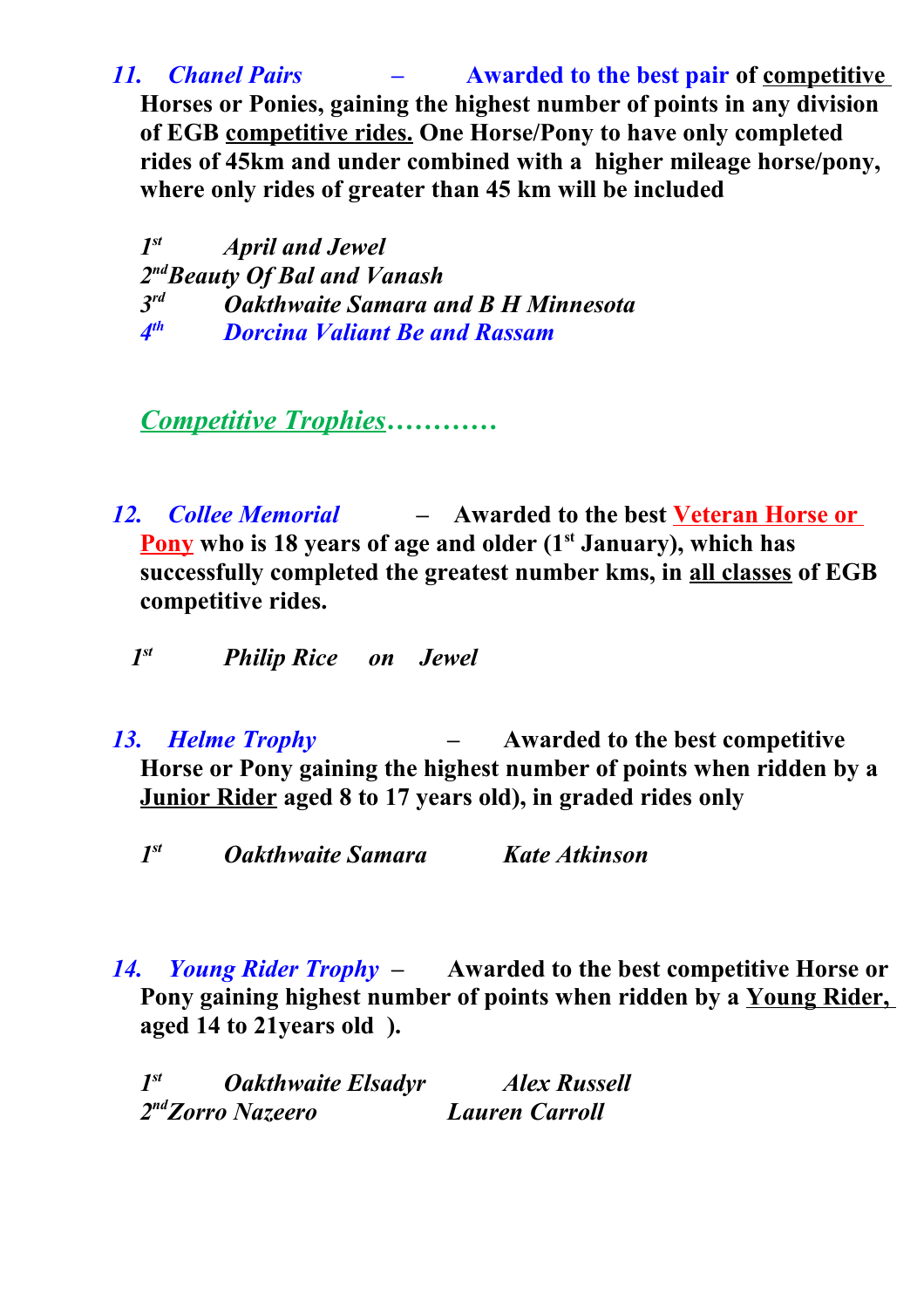*15. Novice Trophy –* **Awarded to the best competitive Horse or Pony gaining the highest number of points in it's first season registered as a slow track Novice horse/pony.** 

| $I^{st}$<br><b>April</b> | <b>Jenny Rand</b>                           |
|--------------------------|---------------------------------------------|
| $2^{nd}B$ H Minnesota    | <b>Anne Swale &amp; Linda Cowperthwaite</b> |

*16. Willowsweet Trophy –* **Awarded to the best competitive Horse or Pony, seven years of age and under , gaining the highest number of points in all types of EGB competitive rides.** 

*1 st Maraday Mystaron Linda Cowperthwaite 2 nd Oakthwaite Samara Kate Atkinson*

*17. AHS Cup –* **Awarded to the best competitive Horse or Pony which is registered with the Arab Horse Society as a Pure, Part-Bred, or Anglo Arab, which has gained the highest number of points in all classes of EGB competitive rides..** 

| 1 <sup>st</sup>                | <b>Moon Magician</b>      | <b>Sue Taylor-Green</b> |
|--------------------------------|---------------------------|-------------------------|
| 2 <sub>nd</sub>                | Vanash                    | <b>Rachael Atkinson</b> |
| 3rd Jewel                      |                           | <b>Phillip Rice</b>     |
| $\mathbf{\Lambda}^{\text{th}}$ | <b>Oakthwaite Elsadyr</b> | <b>Alex Russel</b>      |
| 5 <sup>th</sup>                | <b>Maraday Mysteron</b>   | Linda Cowperthwaite     |
| 6 <sup>th</sup>                | <b>Oakthwaite Samara</b>  | <b>Kate Atkinson</b>    |

- *18. Norah Trophy* **Awarded to the best competitive Horse or Pony other than Pure, Part or Anglo Arabs gaining the highest number of points in all types of EGB competitive rides.**
- *1 st April Jenny Rand*
- *19. Cumbria Za Trophy* **Awarded to the best competitive Horse or**  Pony, gaining the highest number of points in Rides of 45 km (27 miles) **and under only, when ridden by a senior rider..**

| $1st$ Rassam | <b>Anne Booth</b> |
|--------------|-------------------|
| $2nd$ April  | <b>Jenny Rand</b> |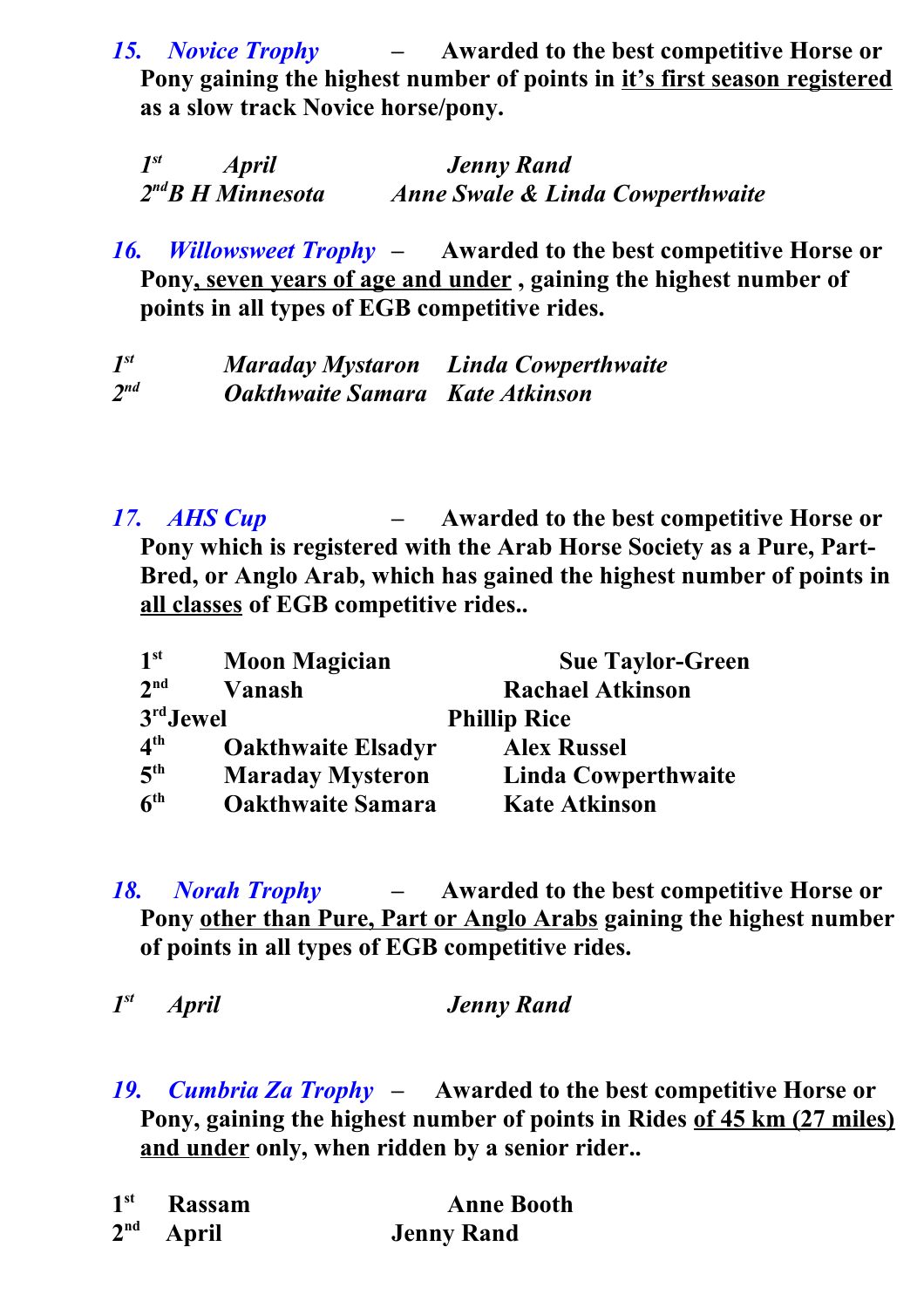- 3<sup>rd</sup> **rd Imperial Bashir Rachael Atkinson**
- **4 th Dorcina Valiant Be Carol Edmondson**
- **5**
- **6**

**th B H Minnesota Anne Swale & Linda Cowperthwaite th Moon Magician Sue Taylor-Green**

*20. Graded Ride Champion –* **Awarded to the best competitive Horse or Pony achieving the highest number of points in all EGB Graded Rides when ridden by a senior rider.** 

| 1 <sup>st</sup> | <b>Moon Magician</b>   | <b>Sue Taylor-Green</b>    |
|-----------------|------------------------|----------------------------|
| 2 <sup>nd</sup> | <b>Jewel</b>           | <b>Philip Rice</b>         |
|                 | 3rdMaraday Mystaron    | <b>Linda Cowperthwaite</b> |
| 4 <sup>th</sup> | <b>Rassam</b>          | <b>Anne Booth</b>          |
| 5 <sup>th</sup> | Jalaal Ibn Krayaan     | <b>Karen Corr</b>          |
| 6 <sup>th</sup> | <b>Imperial Bashir</b> | <b>Rachael Atkinson</b>    |

*21. Endurance Champion –* **For the best Horse or Pony, gaining highest number of points in EGB Endurance Ride classes only.** 

| $I^{st}$ | <b>Rachael Atkinson</b>          | Vanash                    |
|----------|----------------------------------|---------------------------|
|          | 2 <sup>nd</sup> Rachael Atkinson | <b>Oakthwaite Elsadyr</b> |

*And the overall championship this year…..*

*22. Highpoint Champion –* **Awarded to the overall champion competitive Horse or Pony, gaining the highest number of points achieved in any types of EGB competitive ride..**

| $I^{ST}$                   | <b>Moon Magician</b>      | <b>Sue Taylor-Green</b>                    |
|----------------------------|---------------------------|--------------------------------------------|
| $2^{nd}V$ anash            |                           | <b>Rachael Atkinson</b>                    |
| $3^{rd}$                   | <b>Jewel</b>              | <b>Philip Rice</b>                         |
| $4^{th}$                   | <b>Oakthwaite Elsadyr</b> | <b>Alex Russell &amp; Rachael Atkinson</b> |
| 5 <sup>th</sup>            | <b>Maraday Mysteron</b>   | <b>Linda Cowperthwaite</b>                 |
| $\boldsymbol{6}^{th}$      | <b>Oakthwaite Samsara</b> | <b>Kate Atkinson</b>                       |
| 7 <sup>th</sup>            | <b>Imperial Bashir</b>    | <b>Rachael Atkinson</b>                    |
| $\boldsymbol{\delta}^{th}$ | <b>Rassam</b>             | <b>Ann Booth</b>                           |
| $q^{th}$                   | <b>Jalaal Ibn Krayaan</b> | <b>Karen Corr</b>                          |
| $10^{th}$                  | <b>Elina of Rushbank</b>  | <b>Helen Dawson</b>                        |